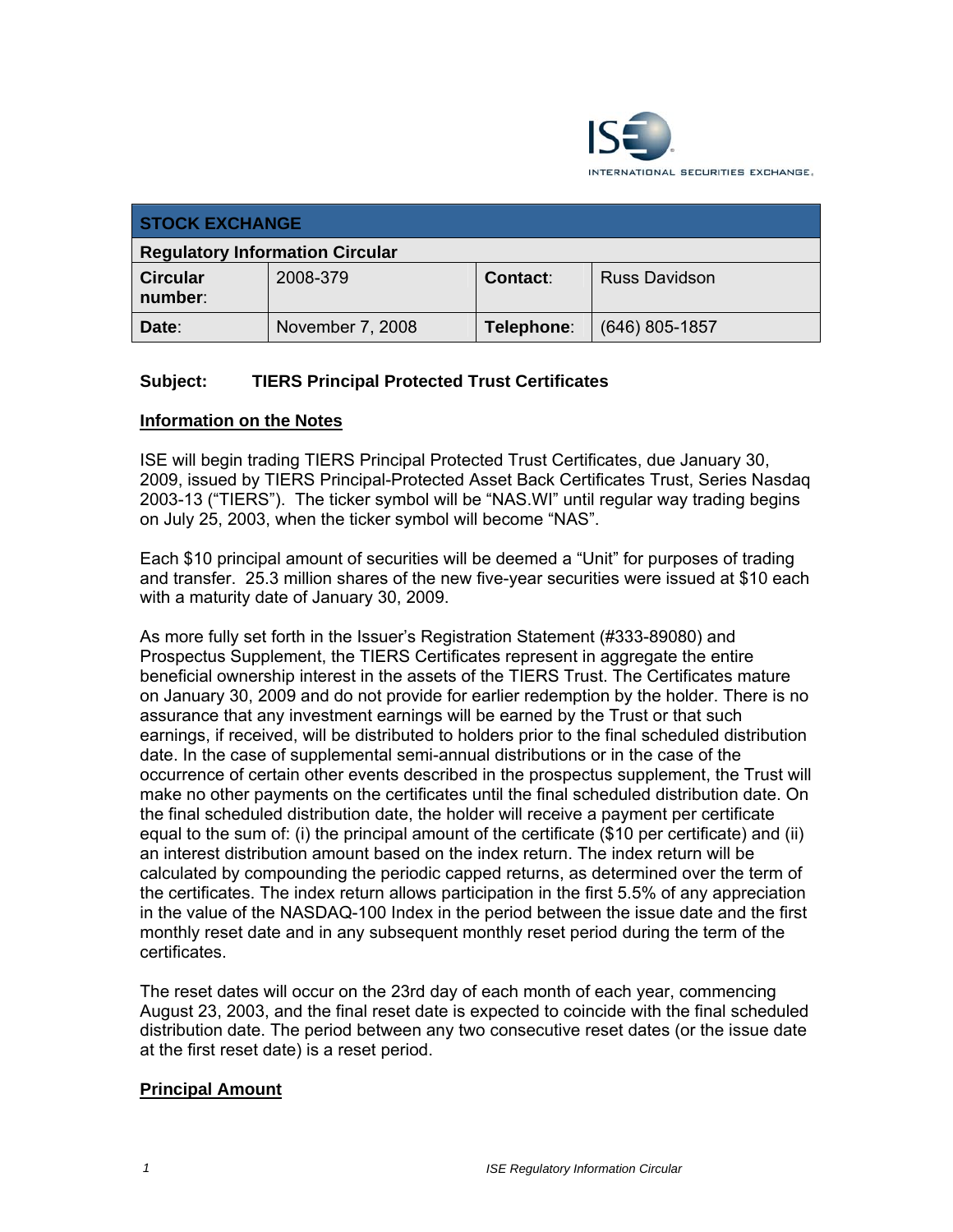The principal amount of each certificate is \$10.

#### **Interest Distribution Amount**

Absent the occurrence of a term assets credit event or a swap termination date, on the final scheduled distribution date, the holder will receive for each certificate an interest distribution amount which will equal the product of:

Principal Amount (\$10 per Certificate) x Index Return

The index return equals the compounded value of the periodic capped returns computed in the following manner, and is presented as a percentage:

[Product of (1.00 + the periodic capped return) for each reset date] - 1.00

where the periodic capped return for any reset date (including the final scheduled distribution date) equals the following fraction, which is presented as a percentage:

Ending Value - Starting Value Starting Value

provided; however, that the periodic capped return will not in any circumstances be greater than 5.5%**.** 

The index return will not be less than zero (thus ensuring that the payment received on the final scheduled distribution date will not be less than the amount of the original investment in the certificates), nor can it be more than a maximum value that represents an increase of the NASDAQ-100 Index of at least 5.5% in each reset period.

The Ending Value for any reset date other than the final scheduled distribution date means the value of the NASDAQ-100 Index at the close of the market on that reset date or, if that reset date is not an index business day, the value at the close of the market on the preceding index business day. The ending value for the final scheduled distribution date will be the average of the closing values of the NASDAQ-100 Index for the five scheduled index business days prior to the final scheduled distribution date. The ending value for the final scheduled distribution date may, however, be calculated by reference to fewer than five or even a single days closing value. Additional and complete information regarding, can be found in the prospectus.

All determinations made by the Calculation Agent shall be at the sole discretion of the Calculation Agent and shall be conclusive for all purposes and binding on the Company and the beneficial owners of the Certificates, absent manifest error.

### **The NASDAQ-100 INDEX**

The Nasdaq-100 Index is a modified capitalization-weighted index of 100 of the largest and most actively traded stocks of non-financial companies listed on the Nasdaq National Market tier of the Nasdaq Stock Market. The Nasdaq-100 Index was first published in January 1985 and includes companies across a variety of major industry groups.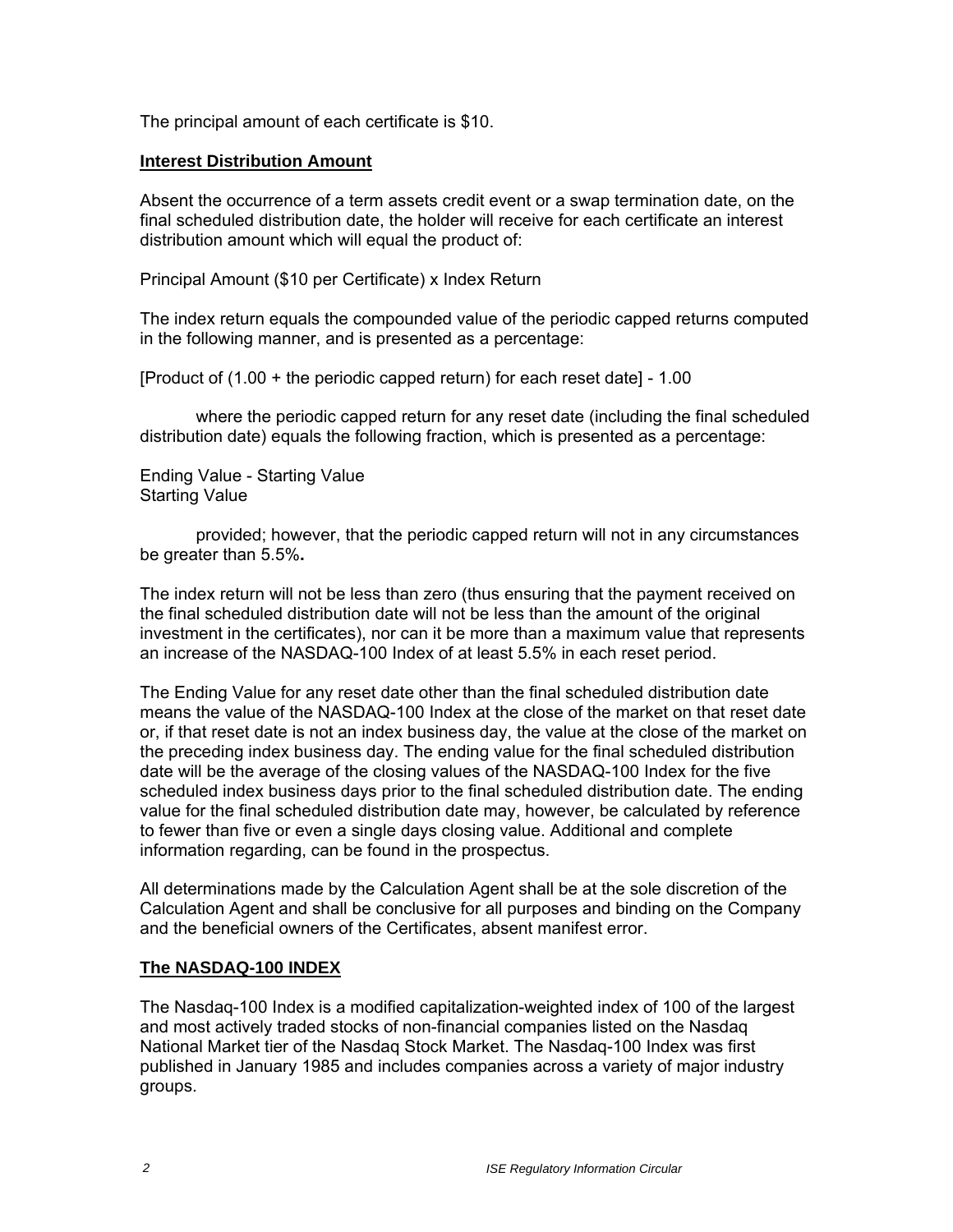Please note that an investment in the certificates does not entitle you to any ownership or other interest in the stocks of the companies included in the Nasdaq-100 Index.

#### **Other Important Information**

The market value of **NAS** will depend substantially on the value of the NASDAQ-100 Index. Other factors which will likely affect the trading value of NAS are changes in interest rates, volatility of the Index, time remaining to maturity, the credit rating of the Issuer and dividend yields on the stocks comprising the Index.

The amount paid at maturity may be less than the return that could be earned on other investments and may even be less than the original invested amount.

For United States federal income tax purposes: (1) Certificates will be treated as equity interests in The Trust, (2) The Trust will be classified as a foreign corporation, (3) The

Trust will not be treated as engaged in the conduct of trade or business in the United States and (4) The swap agreement should be treated as a notional principal contract. The Trust will be a passive foreign investment company for United States federal income tax purposes. In order to avoid punitive United States tax rules otherwise applicable to distributions on the Certificates, eligible U.S. purchasers of Certificates should make "qualified electing fund" elections on their income tax returns and file the related tax forms (IRS Form 8621) for every year that they hold the Certificates.

For additional information refer to the Prospectus Supplement and/or your tax professional.

The Issuer, the underwriter, and the swap counter-party are affiliates, and the swap counter-party is also the calculation agent for matters relating to the Certificates and the swap agreement.

Potential conflicts of interest may exist between the calculation agent and Certificate holders.

Ownership of the Certificates will be maintained in book-entry form by or through The Depository Trust Company. Beneficial owners of the Certificates will not have the right to receive physical Certificates evidencing their ownership except under very limited circumstances.

Trading in the shares on ISE is on a UTP basis and is subject to ISE equity trading rules. The shares will trade from 8:00 a.m. until 5:00 p.m. Eastern Time. Equity Electronic Access Members ("Equity EAMs") trading the shares during the Extended Market Sessions are exposed to the risk of the lack of the calculation or dissemination of underlying index value or intraday indicative value ("IIV"). For certain derivative securities products, an updated underlying index value or IIV may not be calculated or publicly disseminated in the Extended Market hours. Since the underlying index value and IIV are not calculated or widely disseminated during Extended Market hours, an investor who is unable to calculate implied values for certain derivative securities products during Extended Market hours may be at a disadvantage to market professionals.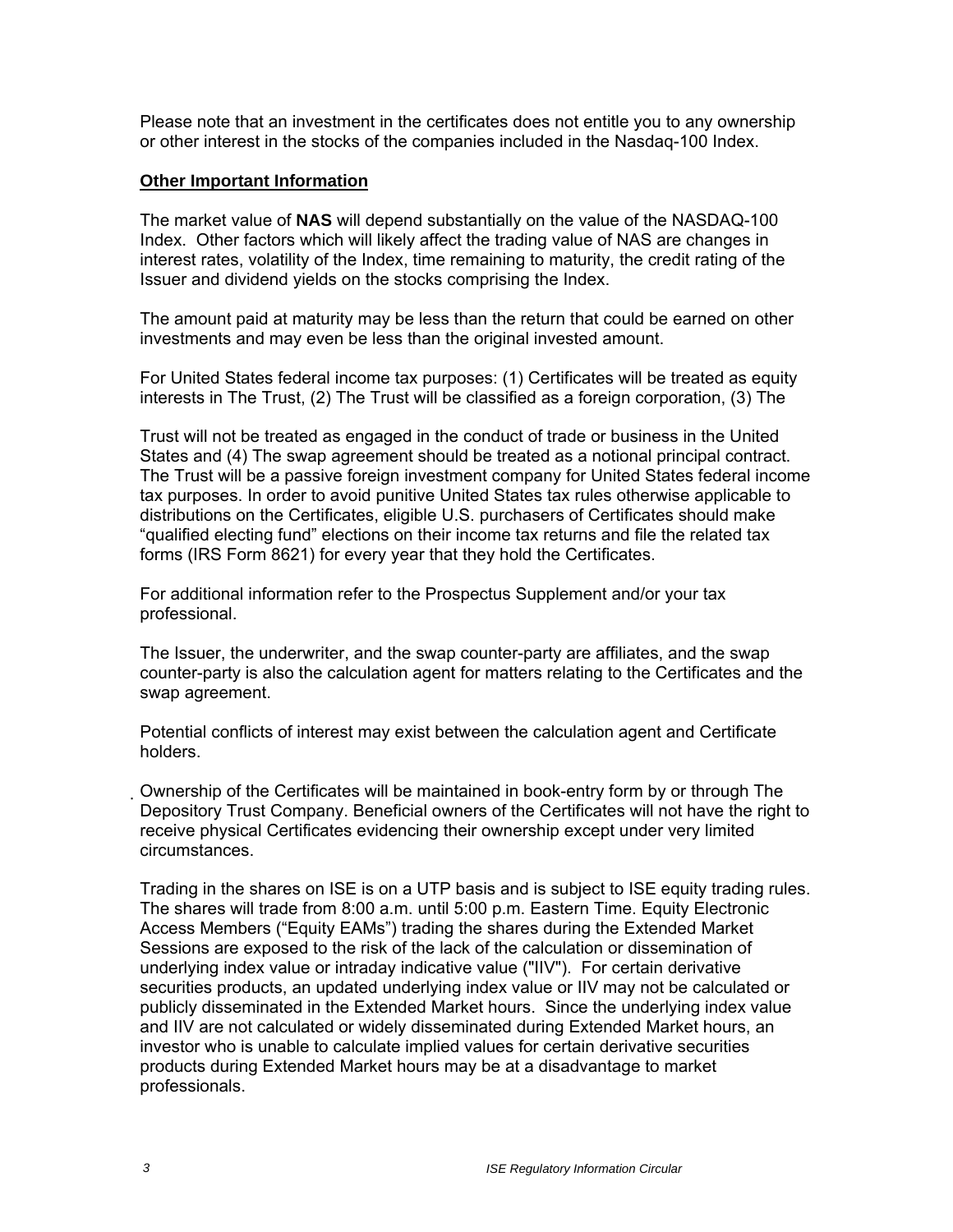Equity EAMs also should review NASD Notice to Members 03-71 for guidance on trading these products. The Notice reminds members of their obligations to: (1) conduct adequate due diligence to understand the features of the product; (2) perform a reasonable-basis suitability analysis; (3) perform customer-specific suitability analysis in connection with any recommended transactions; (4) provide a balanced disclosure of both the risks and rewards associated with the particular product, especially when selling to retail investors; (5) implement appropriate internal controls; and (6) train registered persons regarding the features, risk and suitability of these products.

**This Regulatory Information Circular is not a statutory Prospectus. Equity EAMs should consult the Trust's Registration Statement, SAI, Prospectus and the Fund's website for relevant information.**